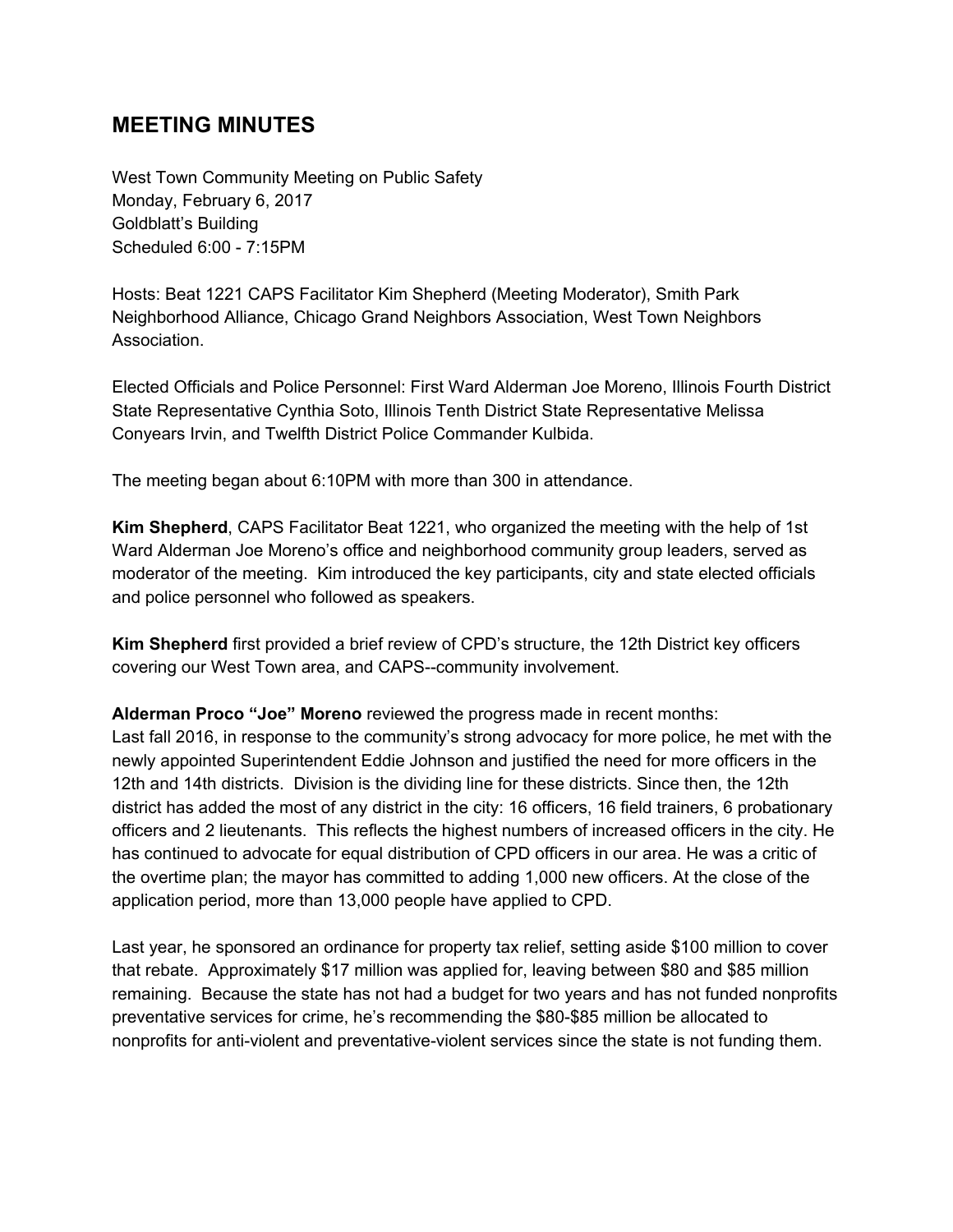The alderman thanked everyone for attending and encouraged communication through his weekly newsletter on Thursdays, social media, email. Later in the meeting he said he would provide answers and responses to all of the questions and proposed ideas.

Later in the meeting, in response to a question from attendee, and her expression of personal concern for her safety as a blind woman, the alderman said he would expedite what has been a slow process of getting a *Blind in the Area* sign request for Wood/Chicago near the Alcala's business establishment.

Ald. Moreno talked about how in Wicker Park extra Special Service Area (SSA) money was approved to hire private security/off duty police officers. He said he will look into using a portion of the West Town SSA money for Chicago Avenue to contract private security/off duty police officers. They complement and do not replace police. He is seeking support for this.

**Illinois Fourth District State Representative Cynthia Soto primarily talked about how we** residents need to stay alert to our surroundings and be cautious. Later in the meeting, Rep. Soto agreed to contact the State's Attorney about prosecuting juvenile crimes and she agreed to attend CAPS meetings. Several attendees asked Rep. Soto questions, but expressed strong disappointment with her responses.

**Commander Kulbida** postponed his scheduled vacation to attend this meeting because he recognized the grave importance of his presence at this meeting. He explained that the 12th District is very large in area and population. It stretches from Division Street to the north to the river to the south, Kedzie to the expressway, approximately 8-9 square miles. He first discussed some changes in area resources: He acknowledged that he has seen the spike in crime, so he has increased police officers in this area; daily traffic missions on all three watches from Hubbard to August, Ashland to Damen. He has seen lots of juveniles committing crimes, but unfortunately, they're back on the street a week later. The commander provided a comprehensive update on four shootings and various robberies in the area. First, recent shootings, some which are still under investigation:

- 1. Oakley & Chicago homicide: It was a retaliation murder--ie., an assassination, a hit.
- 2. 658 Racine: Sunday Feb 3 "street justice." Two individuals broke into someone's car and people followed them and shot them.
- 3. 1500 Huron: 3 people in car. Confidential, police working on it, related to a "problem establishment" in a different ward. More information will be shared in two weeks.
- 4. 1900 W. Chicago: Drive-by, no one filed a complaint, they don't know if gang members or road rage. Police still investigating and trying to enhance video.

Second, robberies: Numerous robberies and burglaries. People are committing robberies using stolen vehicles. Some have been arrested. One man was arrested recently who will be charged with numerous burglaries. Another was recently arrested who will have four charges. People in the communities have helped the police by providing videos and acting as live witnesses.

The commander provided examples of how we can help the police: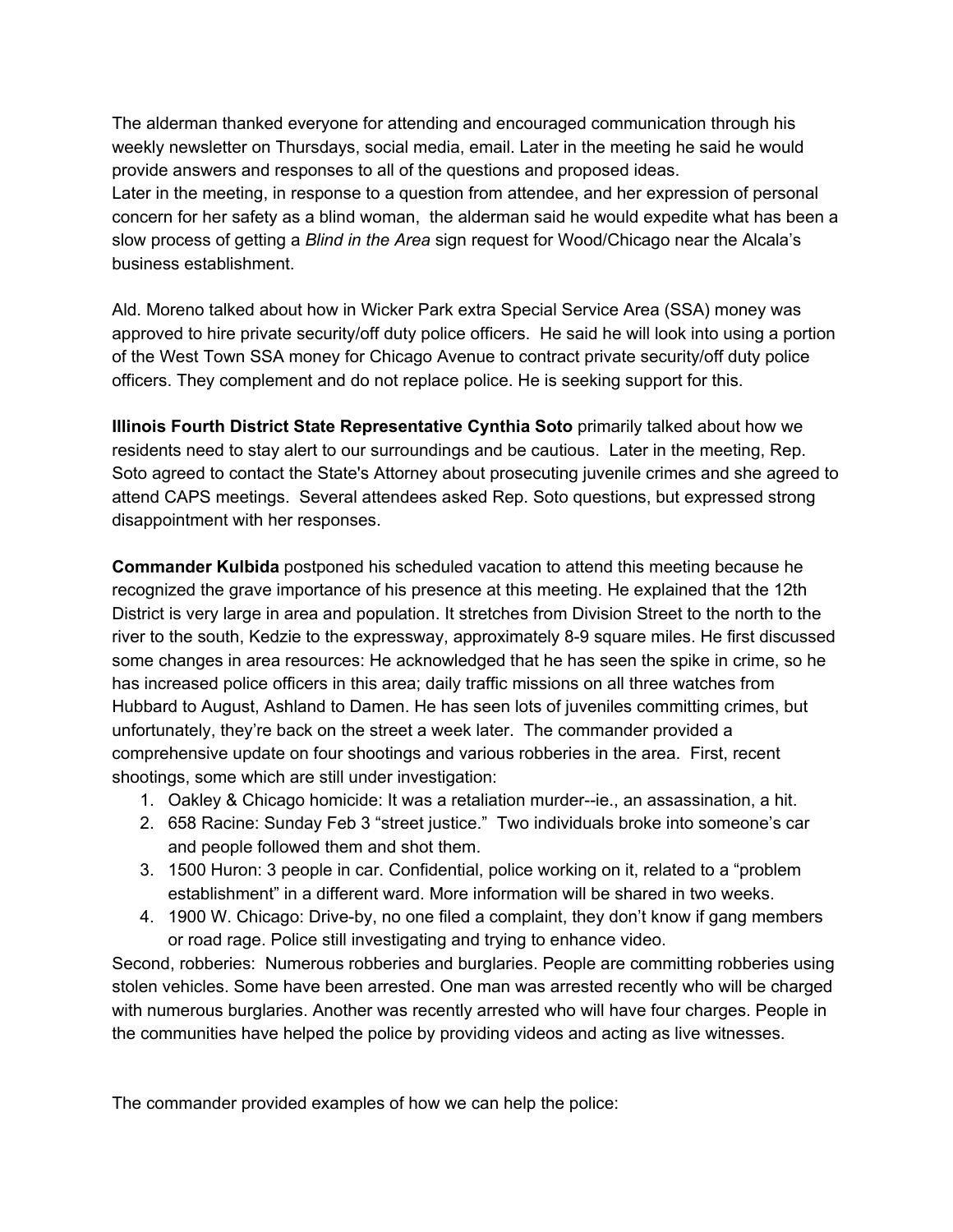- He asked that homeowners and landlords put addresses on their garages along the alleys--this will help the police when they're chasing suspects who might jump fences into people's properties.
- He asked that people give their dog walkers and nannies codes to security systems--unfortunately, many unnecessary police calls go to homes with alarms accidentally set off by dog walkers and people authorized to enter the house, but who don't know the alarm is set. These calls take 10 to 15 minutes of time to check out, unnecessarily taking two cars of officers off the street.

The Commander offered his business card with his email address and encouraged people to contact him with questions and concerns.

Later in the meeting, the Commander explained that in Chicago it is legal for panhandlers to stand outside businesses and ask for money, but that it's not legal if they get aggressive, so calling the police is a solution if a panhandler gets aggressive--e.g., if you feel threatened because the panhandler grabs your arm or in some other way becomes aggressive.

He provided an example of how he saw stereo equipment left on the outside steps of a house easily accessible for someone to steal; he suggested that if we expect package deliveries and we know that we will not be home to accept, that we tell a neighbor and ask the neighbor to accept the package.

During Q&A, Commander Kulbida agreed to re-establish foot patrols on Chicago Avenue with new officers in the district. He discussed Traffic Missions (targeted areas of traffic enforcement) as a tool in fighting more dangerous crime.

In response to the Commander's discussion, **Kim Shepherd** read from a document Community's Expectations<sup>1</sup>, what actions and how we as residents will participate and be involved in helping prevent crime and find solutions to the problems, including forming a special volunteer Public Safety Committee and advocating the state and city for the necessary resources. Two neighbors are researching group discounts for security cameras and ways to share video with one another and police.

**West Town Neighbors Association President Liz Tomka** who lives in the 26th Ward, Beat 1221, read the *Community's Expectations* of the Alderman, the police/police resources, and of State and Congressional elected officials. The *Community's Expectations* includes a list of expectations for actions compiled from West Town community social media postings and discussions with community organization leaders.

Top line includes the following: Addition of officers detailed in *Expectations* document, opening a 12th district satellite office in or near the former 13th district police station, restoring foot patrols, changing statutes related to breaks-ins of buildings and trespassing, creating legislation

<sup>&</sup>lt;sup>1</sup> See Addendum for full document.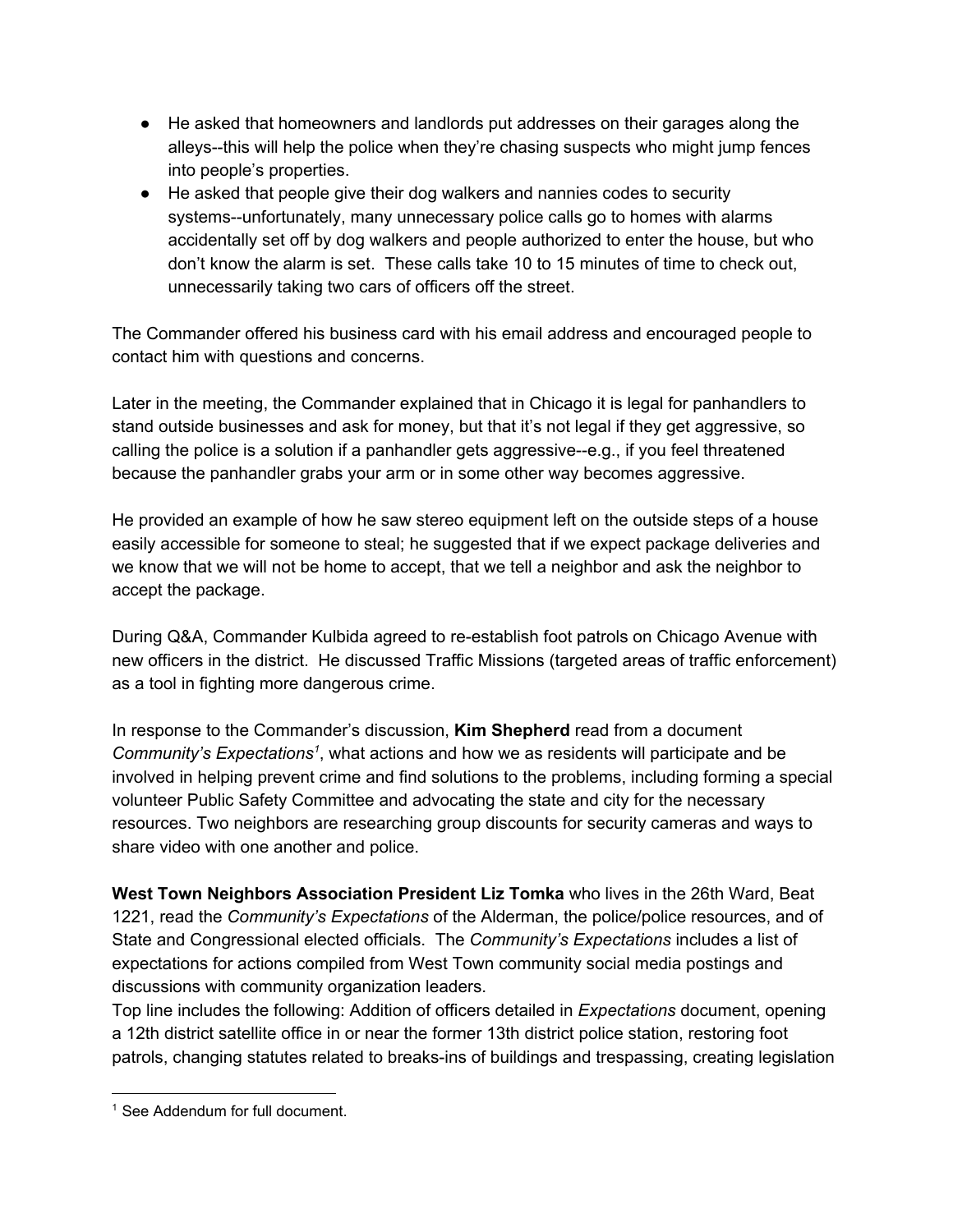to allow judges to determine length of sentences, and adequate State funding for services as a means to preventing crime.

**Illinois Tenth District State Representative Melissa Conyears Irvin** of the far west Garfield Park attended to introduce herself and to be informed about our area. Her district includes parts of our area.

**27th Ward Alderman Walter Burnett** arrived after attending another meeting and spoke with individuals after the meeting.

## **Q&A Highlights**

- 1. Will the 13th District Police Station come back? Alderman Moreno said No, not possible due to massive cost of renovating. However, the alderman said he will advocate for the 404 police officers and to create a satellite office in the area for police to be able to go to fill out paperwork. He needs a sign off from Superintendent Eddie Johnson for the satellite office to happen.
- 2. Would Citizen Patrols help the police? Kim mentioned that 10 police officers live in the 1221 beat who offer up assistance. Commander Kulbida said he's not against citizen patrols, but that most important, citizens need to be aware of their surroundings and know their neighbors. Have never seen a community get together like this meeting. This is an example of what is needed throughout the city to prevent problems. Undercover officers drive around which we may not be aware of. This is when Ald. Moreno talked about using SSA money to pay for private security in commercial corridors, mentioned earlier in minutes. Commander Kulbida said he believes strongly in foot patrols.
- 3. How long are juveniles kept and how do we make that longer? What can we do about this? Laws exist at the county and state level, but it's up to the Cook County State's Attorney to enforce. Rep. Soto said she will meet with the State's Attorney to advocate for enforcement of longer time and sentences.
- 4. Question directed to Rep. Soto--are you a member of the Facebook UVNW group, are you aware of the crime in our neighborhood and do you attend CAPS meetings? Rep. Soto seemed unclear and confused as to what UVNW group is and she has not but will start attending CAPS meetings.
- 5. Ald. Moreno added information about how non-juveniles repeat offenders keep getting arrested, go to jail, come out shortly after because the amount of time judges are allowed to sentence is extremely limited by State law. Superintendent Johnson and Mayor Emanuel have advocated at the State level to change the law or create a new law that gives judges more freedom determining sentences. The alderman believes this is a very important issue for the community to support and force elected state officials to deal with.
- 6. Commander Kulbida talked about getting involved in the Court Advocacy Program.
- 7. Dan Johnson, EVA President, said we need a commitment from our elected officials to inform us on a regular basis (e.g., weekly, monthly) of what they've done to achieve our expectations and more. Alderman Moreno does a good job through his e-newsletter.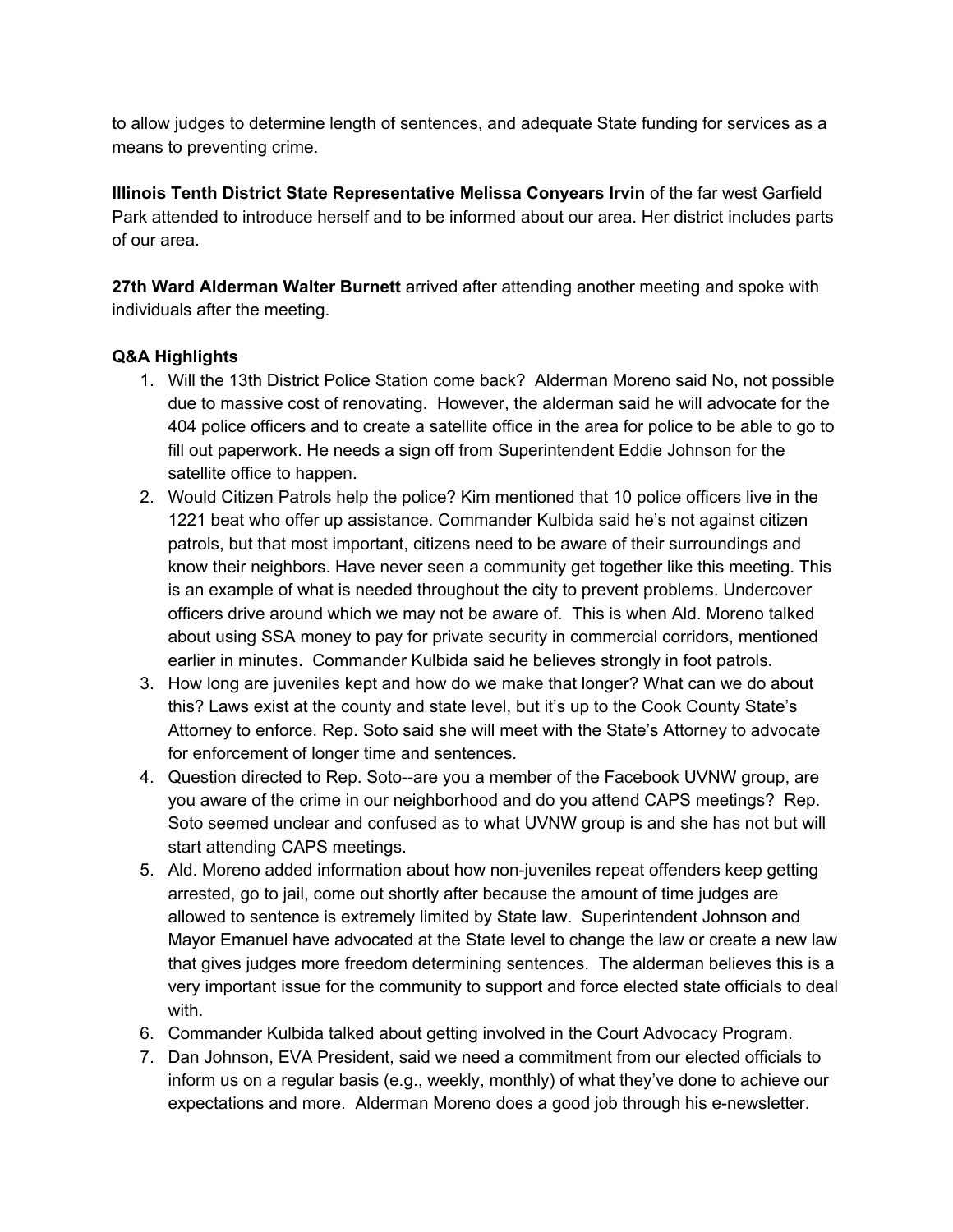Note, attendees expressed strong disappointment in Rep. Soto and her lack of communication, lack of engagement with the community.

8. Kim Shepherd expressed that we need the U.S. Attorney to enforce federal laws to reduce gang crime.

## **Recap of What Community Members Can Do:**

- 1. Put house numbers on your garage or fence so it is visible to police in the alley.
- 2. Post *No Trespassing* and *Neighborhood Watch* signs.
- 3. If you see something, say something and call 911.
- 4. Get to know your neighbors and if you are expecting a package, ask them to keep an eye out for it.
- 5. Provide anyone expected to enter your home with a security code.
- 6. Volunteer for the 12th district court advocacy group.
- 7. Follow a court case at [www.vinelink.com.](http://www.vinelink.com/)
- 8. Advocate to elected officials for changes required in the law to mitigate crime and increase sentences.
- 9. Volunteer for the West Town Public Safety Committee.
- 10. Commit to attending bi-monthly CAPS meetings regardless of the level of crime in the area.
- 11. Join "Ukrainian Village Neighborhood Watch" Facebook group https://www.facebook.com/groups/UKVillageWatch/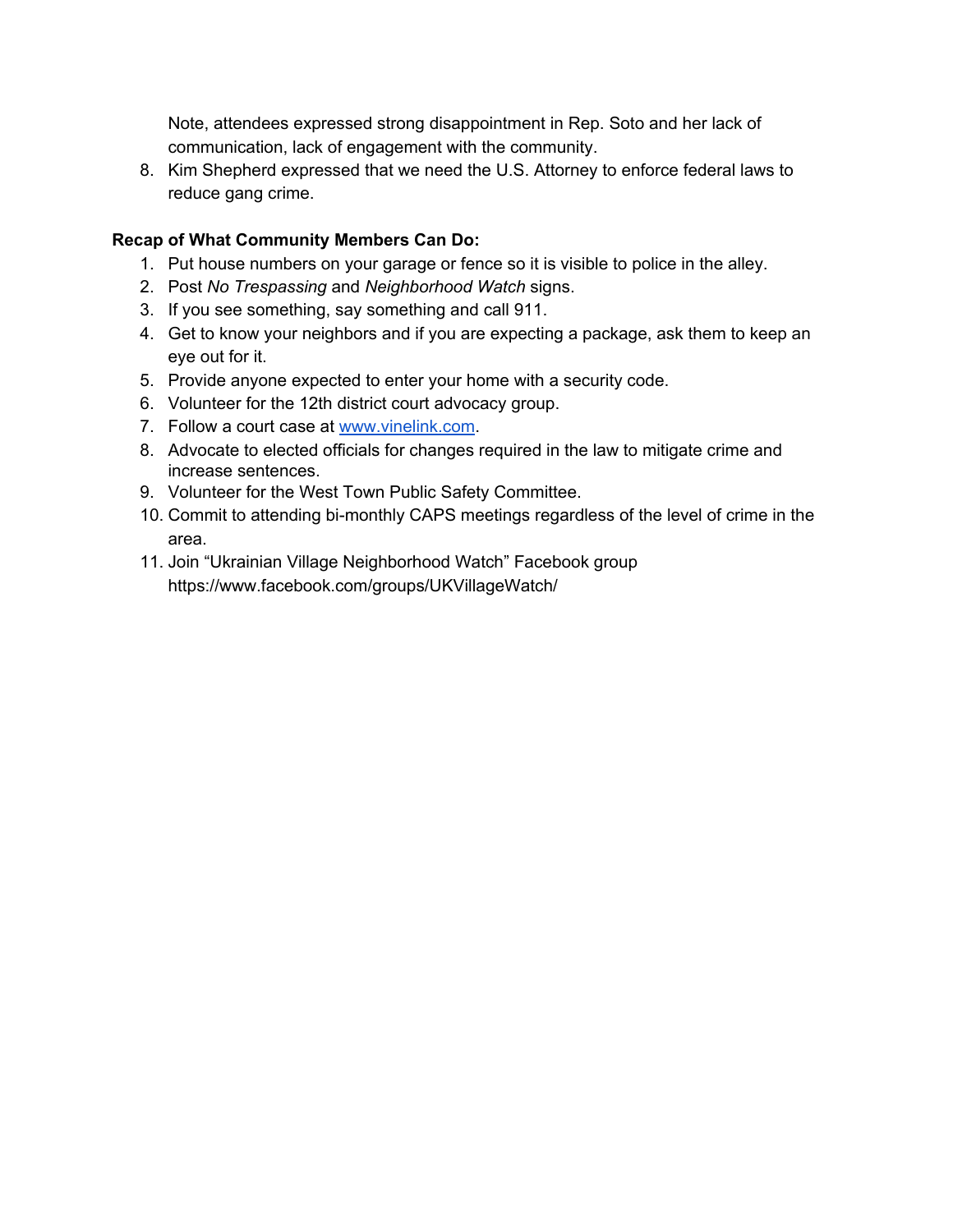# **ADDENDUM**

*Prepared by the meeting organizers, this document consists of the compiled ideas of actions and expectations posted on Facebook UVNW group page and the thoughts of community organization leaders. This document was shared with Alderman Joe Moreno, Representative Cynthia Soto and Commander Kulbida at the meeting.*

## **WEST TOWN COMMUNITY PUBLIC SAFETY EXPECTATIONS February 6, 2017**

It has been a privilege to live in a neighborhood with an involved community that will take action to protect one another. This community is a mixture of both the families who have been here for multiple generations who have built the foundation of West Town's neighborhoods and the newer families who also want to contribute to the growth and safety and stay here for many years to come.

But for our community to remain strong and grow, we need city leaders to provide support and resources now that will lead to solutions to reduce the crime and violence that have recently spiked in our neighborhood. We are all committed to our neighborhood and suggest setting the following goals that the city leaders and residents will work on collaboratively to make our neighborhood community a case study for turning around escalating violence with a well-executed plan that would be a standard for the rest of the city.

To restore a proper police presence in the 12th District/Near West, we respectfully request that our **Aldermen** work with **Mayor Rahm Emanuel** and **Supt. Eddie Johnson** to do the following:

- Add a net of 30 officers to the 12th District/Near West by July 1, 2017;
- Add the net number of officers needed by December 31, 2017 to reach a total of 404 officers, the number of officers working in the 12 District on August 16, 2014 (per July 28, 2014 FOIA request);
- To temporarily boost the number of officers on the street during peak crime hours, offer 12th District officers the opportunity to work overtime on 1st Watch on Saturday and Sunday and 3rd Watch on Friday and Saturday;
- $\bullet$  While working towards building a new 13<sup>th</sup> District station which will provide a sustained level of police presence, open the much ballyhooed, but never opened, satellite office in the old 13th District Station from which officers can write and file reports instead of returning to the station.
- Restore foot patrols on Chicago Avenue from Noble to California and Division from Ashland to California;
- Restore wagon and park cars so that officers aren't pulled from their beats to transport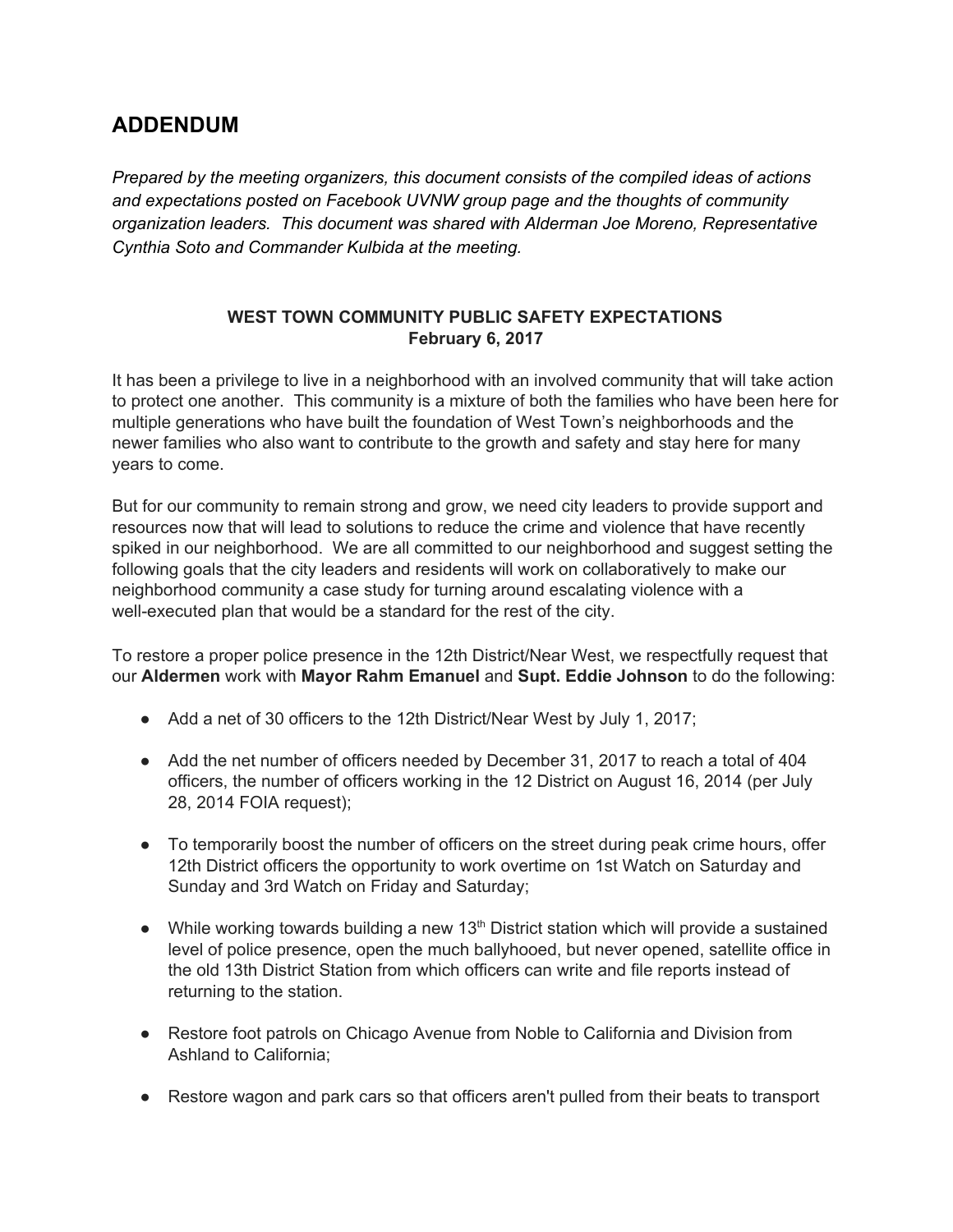arrestees;

- Restore rapid response cars that can handle the overflow and reduce the number of "radio assignment pending" (RAP) incidences;
- **Establish bike teams to work the 12<sup>th</sup> District's entertainment areas;**
- Immediately replace the Robbery-Burglary Team's Detective Sergeant and the Sergeant of the Mission Team both of whom were promoted at the beginning of the year;
- Reduce to a minimum the number of officers holding in-station, non-bid desk jobs that be done by a civilian;
- Return all officers currently detailed out of the 12th District/Near West;
- Stop detailing officers to other districts to cover for special events unless it is on their regular day off;
- As needed, further revise the Investigative Stop Reports (ISR) to increase their usage;
- Extend free health benefits for officers citywide that are 55 and have 20 years on the job for an additional three years (age of 58) to encourage veteran officers to stay preventing a mass exodus in the next year giving CPD time to train new officers to take their place; and
- Convene a meeting between the offenders who are active in our area and designated members of the community that would facilitate a conversation to understand what it is that causes them to commit crimes in our community and talk about how we can help in ways that will turn them from crime. The offenders would need to know that they won't go to jail and we would need to know that we wouldn't be physically hurt.
- Work with the new U.S. Attorney for the Northern District of Illinois to initiate a program like "Project Exile" that was instituted in Richmond, VA. This program shifted the prosecution of illegal technical gun possession offenses to federal court, where they carried a mandatory minimum sentence of five years in federal prison under the federal Gun Control Act of 1968, rather than in state court.

### **To Elected State Officials:**

- In Illinois, a criminal can be arrested for pulling on a vehicle door handle, but not the handle of a door of a building. There also is no law against trying to open a window of a building. Accordingly, we ask that changes be made to Illinois State Statutes making attempted break-ins of buildings a crime. Damage should not be the factor determining if a crime occurred.
- Individuals jumping a fence/gate or simply walking into a yard and trying the door can't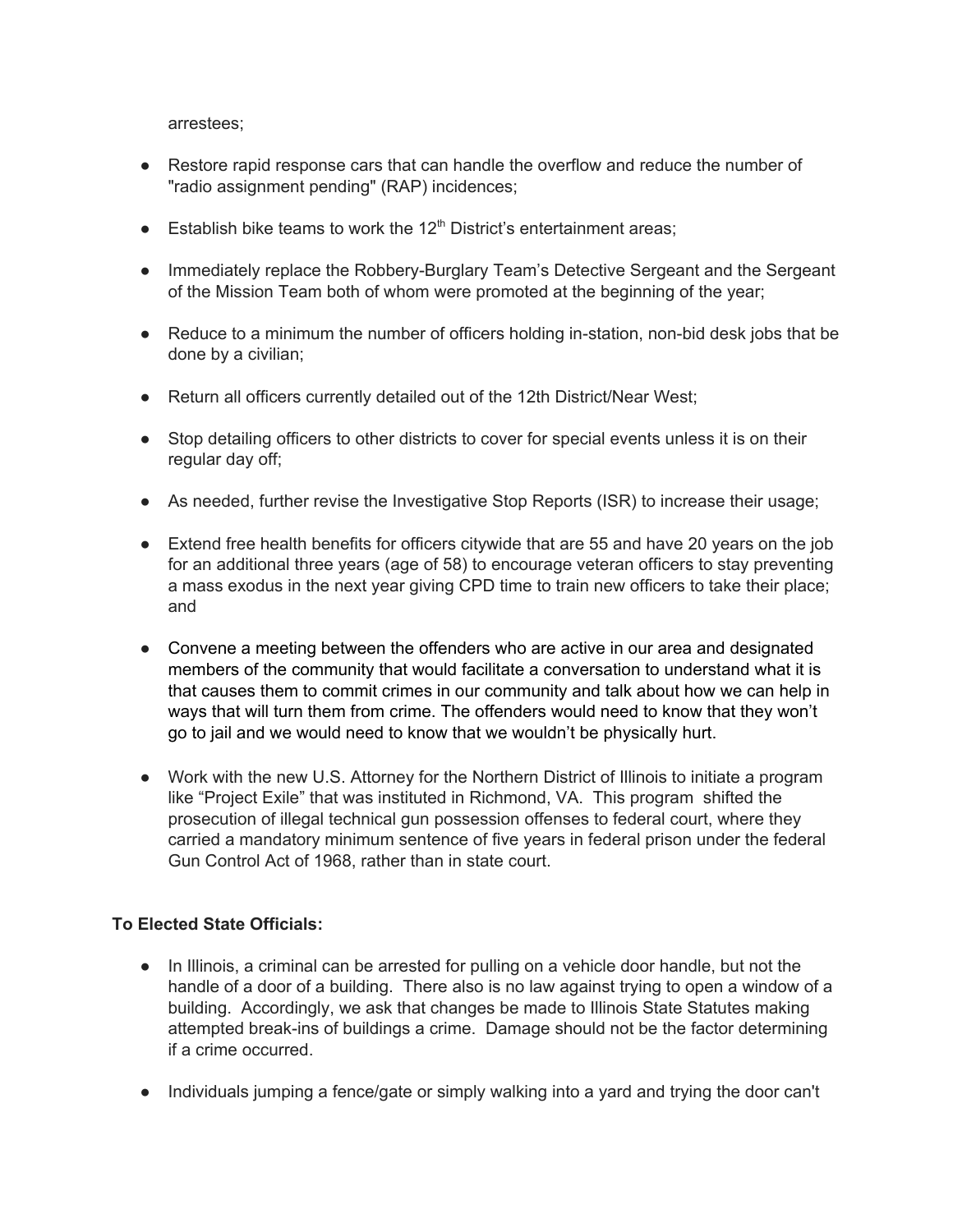be arrested for trespassing unless a No Trespassing sign is up or the person refuses to leave after being done to do so by the building owner, inhabitant or their designated agent. The law needs to be changed to make it illegal in urban areas (population greater than 500,000) to enter the property of another person unless you are a first responder, utility worker or have been invited to do so by the building owner, inhabitant or the designated agent.

• The Illinois state budget crisis is irresponsible and is directly impacting the lives of its residents, especially Chicago. We need adequate funding for social services, education and job training programs as a means to preventing crime.

### **To Congressional Delegation:**

● Consider making changes to the definition of the term "terrorist" under the United States Patriot Act to include "domestic street gangs." If known street gang members are treated as domestic terrorists, then law enforcement (local & federal) has the right to mitigate criminal activity before it happens.

### **What the Community Will Do:**

- Establish a West Town Public Safety Committee (WTPSC) with a mandate to follow up on expectations presented tonight. The WTPSC will meet monthly and provide reports to aldermen, CDP/CAPS, area neighborhood organizations and Chambers. WTPSC will include one or more person from each beat, neighborhood organizations and the Special Service Area committee. These neighbors will be expected to present updates at neighborhood meetings and copy for newsletters;
- Begin a campaign directed to Illinois elected officials with a list of the changes required in state and federal law to mitigate crime in our area and citywide;
- Call 911 utilizing instructions from CPD on what to say when you call 911;
- Attend CAPS and meetings of neighborhood organizations regardless of crime levels;
- Affix address numbers and "No Trespassing" signs on garages or fences that are visible to police when they are answering 911 calls or patrolling alleys;
- Place "No Trespassing" and "Neighborhood Watch" signs in front yard, fence or window, etc.; and
- Participate in "Know Your Neighbors" initiatives that include phone/text trees, security cameras, etc.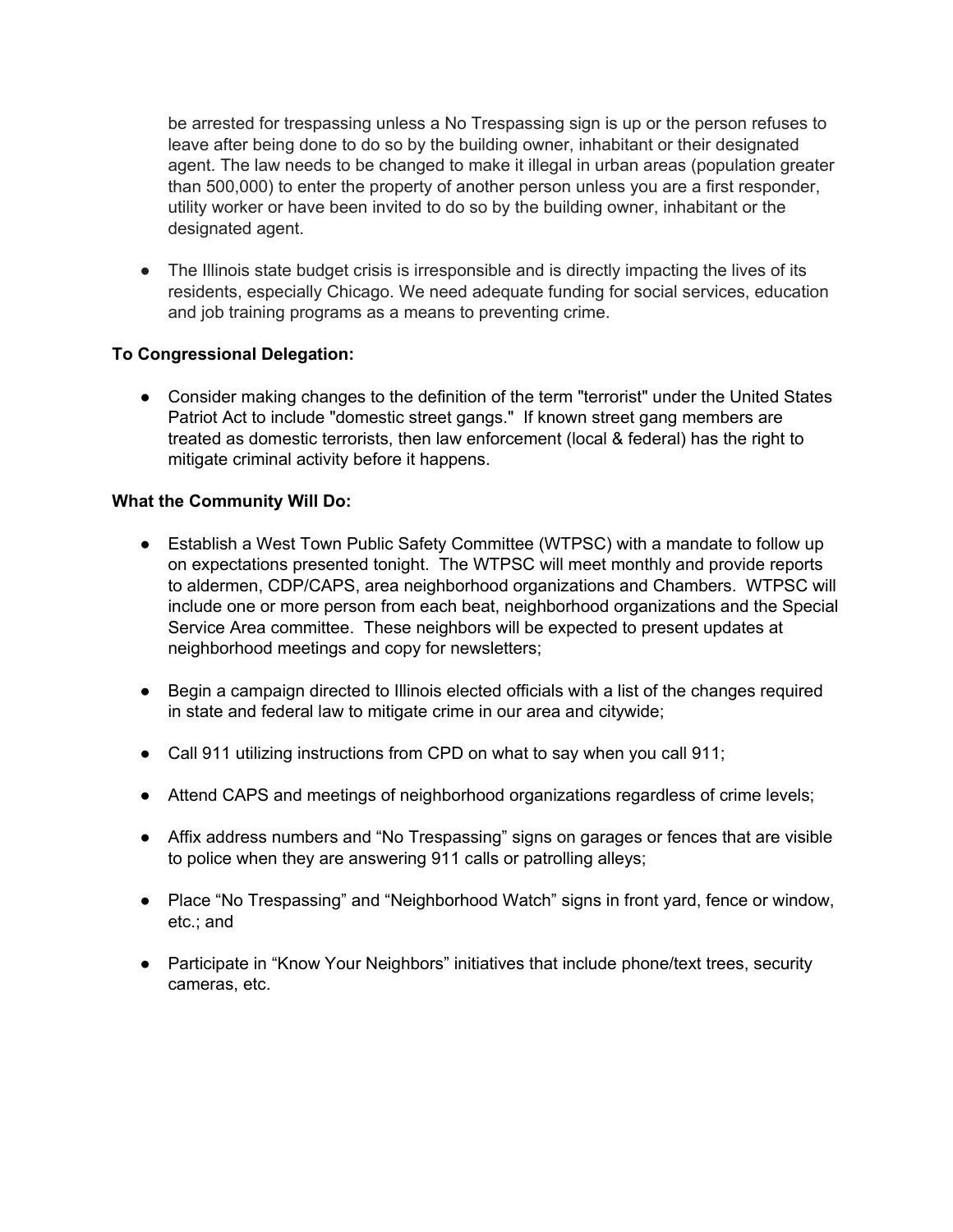#### **Alderman Moreno's Response**

-Add a net of 30 officers to the 12th District/ Near West by July 1, 2017.

\*I met with Superintendent Eddie Johnson in August and demanded this request. He was very agreeable and stated that we would deliver on our demands. Since then, we have added the 30 officers and will continue to add more officers

-Add the net number of officers needed by Dec 31, 2017 to reach a total of 404 officers, the number of officers working in the 12th district on August 16,2014.

\*See above... Superintendent Johnson knows of our pertinent request and will continue to add officers

-To temporarily boost the number of officers on the street during peak crime hours, offer the 13th District officers the opportunity to work overtime on 1st Watch on Sat and Sun and 3rd Watch on Fri and Sat.

\*I spoke directly with the Commander regarding this request and he said he agrees, but needs to work on it.

-While working towards building a new 13th District station which will provide a sustained level of police presence, open the much ballyhooed, but never opened, satellite office in the old 13th District Station from which officers can write and file reports instead of returning to the station.

\*As I stated at the meeting, the past Superintendent was not open to this but Superintendent Johnson is open to it. I am working on this and will have further updates soon.

-Restore foot patrols on Chicago Ave from Noble to California and Division from Ashland to **California** 

\*Done... Before our meeting started last Monday, I asked Commander Kulbida that he reinstate the foot patrols and he agreed. The foot patrols started last Tuesday.

-Restore wagon and park cars so that officers aren't pulled from their beats to transport arrestees.

\*The commander is aware of this request and will get back to me.

-Restore rapid response cars that can handle the overflow and reduce the number of "radio assignment pending" (RAP) incidences

\*Again, The commander is aware of this request and will get back to me.

-Establish bike teams to work the 12th District's entertainment areas